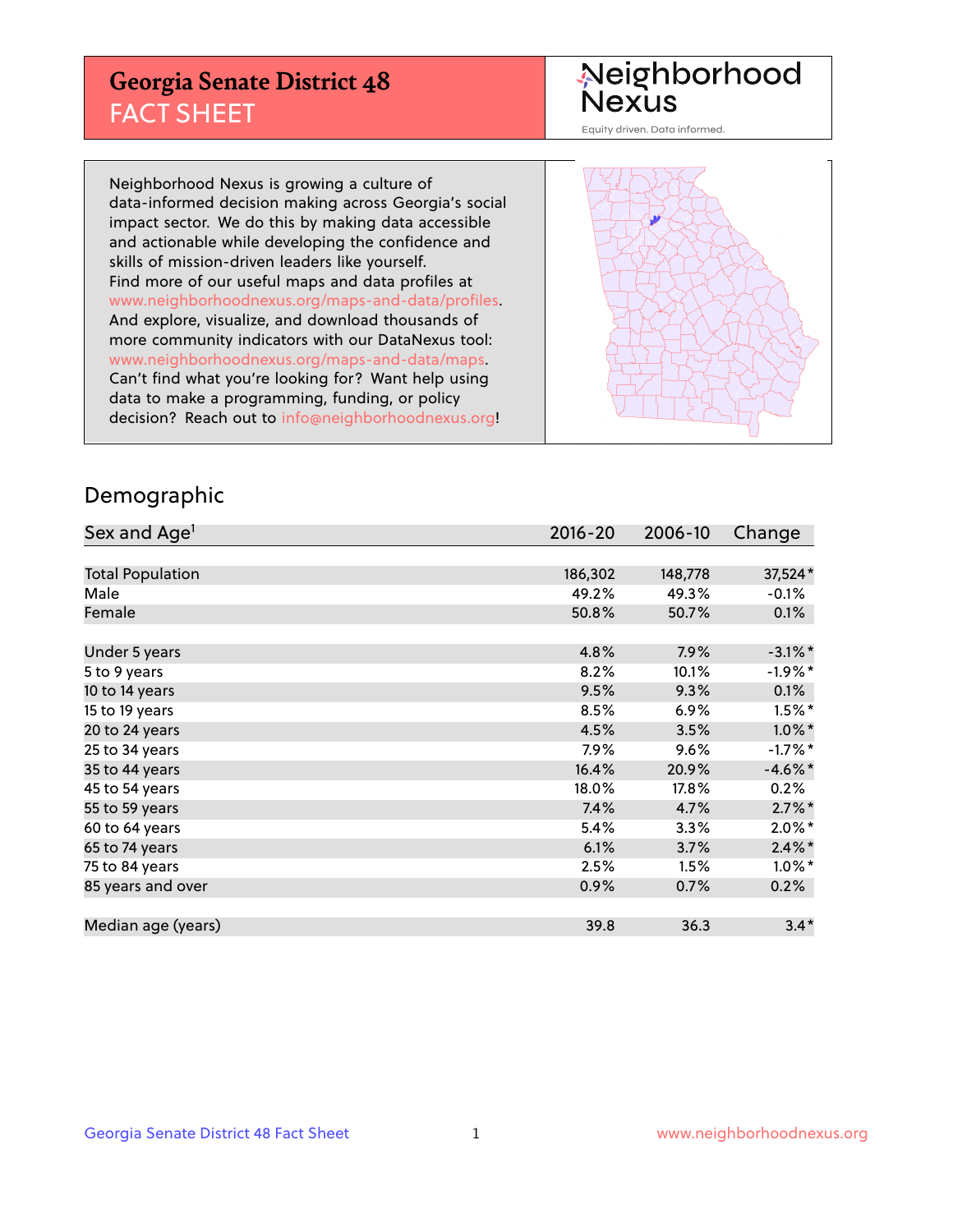## Demographic, continued...

| Race <sup>2</sup>                                            | $2016 - 20$     | 2006-10         | Change               |
|--------------------------------------------------------------|-----------------|-----------------|----------------------|
| <b>Total population</b>                                      | 186,302         | 148,778         | 37,524*              |
| One race                                                     | 96.0%           | 98.5%           | $-2.5%$ *            |
| White                                                        | 60.6%           | 71.8%           | $-11.3\%$ *          |
| <b>Black or African American</b>                             | 7.8%            | 8.3%            | $-0.5%$              |
| American Indian and Alaska Native                            | 0.1%            | 0.1%            | $-0.0%$              |
| Asian                                                        | 26.2%           | 16.3%           | $9.8\%$ *            |
| Native Hawaiian and Other Pacific Islander                   | 0.0%            | 0.1%            | $-0.1%$              |
| Some other race                                              | 1.3%            | 1.8%            | $-0.5%$              |
| Two or more races                                            | 4.0%            | 1.5%            | $2.5\%$ *            |
| Race alone or in combination with other race(s) <sup>3</sup> | $2016 - 20$     | 2006-10         | Change               |
| Total population                                             | 186,302         | 148,778         | 37,524*              |
| White                                                        | 64.0%           | 73.1%           | $-9.1\%$ *           |
| <b>Black or African American</b>                             | 8.8%            | 8.7%            | 0.1%                 |
| American Indian and Alaska Native                            | 0.5%            | 0.5%            | $-0.0%$              |
| Asian                                                        | 28.0%           | 16.9%           | $11.1\%$ *           |
| Native Hawaiian and Other Pacific Islander                   | 0.1%            | 0.2%            | $-0.1%$              |
| Some other race                                              | 3.0%            | 2.2%            | 0.8%                 |
| Hispanic or Latino and Race <sup>4</sup>                     | $2016 - 20$     | 2006-10         | Change               |
| <b>Total population</b>                                      | 186,302         | 148,778         | 37,524*              |
| Hispanic or Latino (of any race)                             | 7.1%            | 6.9%            | 0.2%                 |
| Not Hispanic or Latino                                       | 92.9%           | 93.1%           | $-0.2%$              |
| White alone                                                  | 56.3%           | 67.1%           | $-10.8%$ *           |
| <b>Black or African American alone</b>                       | 7.4%            | 8.2%            | $-0.8%$              |
| American Indian and Alaska Native alone                      | 0.1%            | 0.1%            | $-0.0%$              |
| Asian alone                                                  | 26.1%           | 16.3%           | $9.8\%$ *            |
| Native Hawaiian and Other Pacific Islander alone             | 0.0%            | 0.1%            | $-0.1%$              |
| Some other race alone                                        | 0.5%            | 0.2%            | 0.3%                 |
| Two or more races                                            | 2.5%            | 1.2%            | $1.3\%$ *            |
| U.S. Citizenship Status <sup>5</sup>                         | $2016 - 20$     | 2006-10         | Change               |
|                                                              |                 |                 |                      |
| Foreign-born population<br>Naturalized U.S. citizen          | 51,983<br>51.5% | 31,010<br>41.7% | 20,973*<br>$9.8\%$ * |
|                                                              |                 |                 |                      |
| Not a U.S. citizen                                           | 48.5%           | 58.3%           | $-9.8\%$ *           |
| Citizen, Voting Age Population <sup>6</sup>                  | $2016 - 20$     | 2006-10         | Change               |
| Citizen, 18 and over population                              | 112,015         | 85,160          | 26,854*              |
| Male                                                         | 48.5%           | 48.2%           | 0.3%                 |
| Female                                                       | 51.5%           | 51.8%           | $-0.3%$              |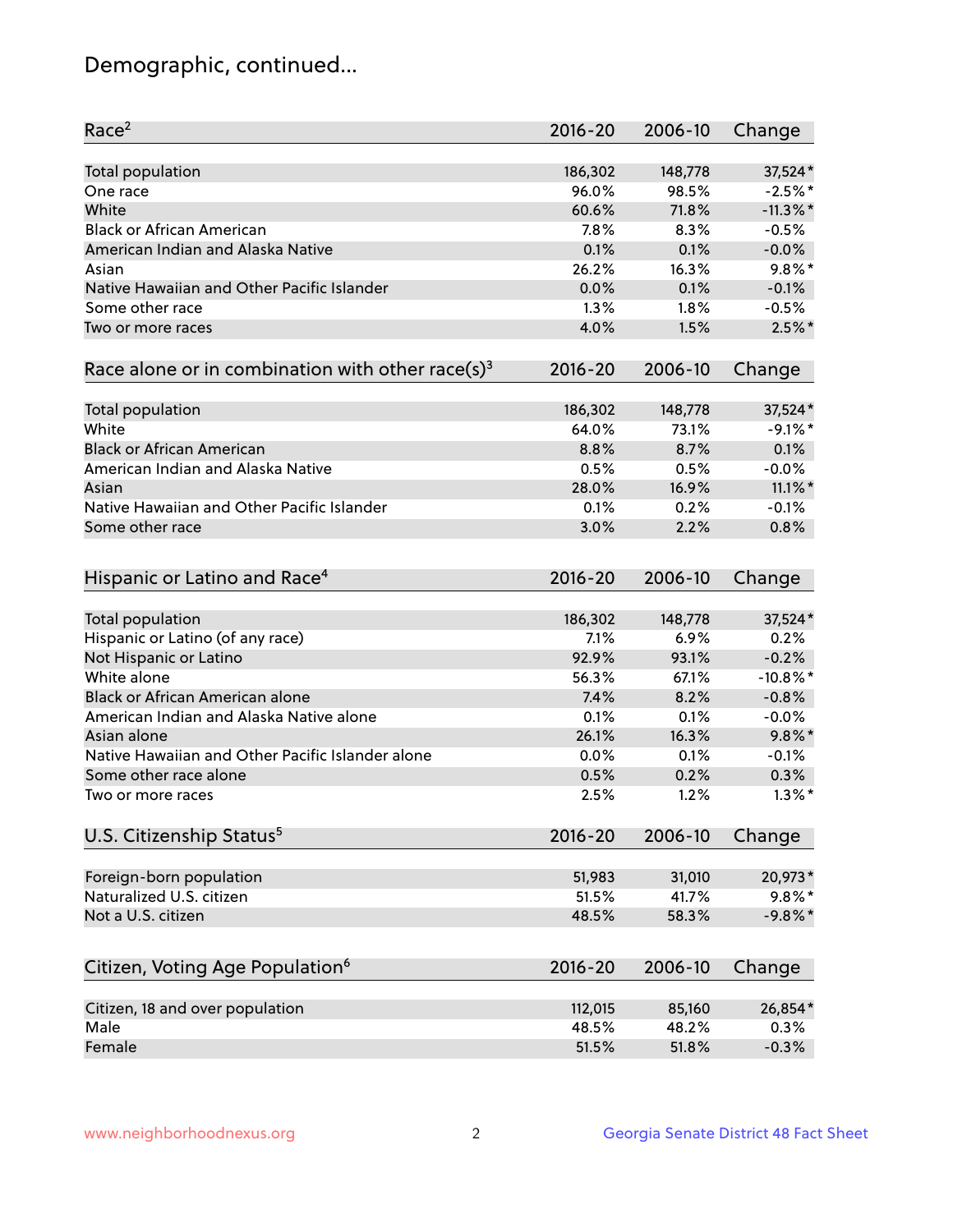#### Economic

| Income <sup>7</sup>                                 | $2016 - 20$ | 2006-10 | Change     |
|-----------------------------------------------------|-------------|---------|------------|
|                                                     |             |         |            |
| All households                                      | 60,155      | 48,240  | 11,915*    |
| Less than \$10,000                                  | 2.4%        | 1.9%    | 0.5%       |
| \$10,000 to \$14,999                                | 1.2%        | 1.5%    | $-0.4%$    |
| \$15,000 to \$24,999                                | 2.5%        | 3.8%    | $-1.3%$    |
| \$25,000 to \$34,999                                | 2.7%        | 3.8%    | $-1.1%$    |
| \$35,000 to \$49,999                                | 7.3%        | 7.0%    | 0.3%       |
| \$50,000 to \$74,999                                | 10.5%       | 14.1%   | $-3.6\%$ * |
| \$75,000 to \$99,999                                | 9.8%        | 14.1%   | $-4.3\%$ * |
| \$100,000 to \$149,999                              | 21.0%       | 24.6%   | $-3.6\%$ * |
| \$150,000 to \$199,999                              | 16.3%       | 13.7%   | $2.6\%$ *  |
| \$200,000 or more                                   | 26.4%       | 15.5%   | 10.9%*     |
| Median household income (dollars)                   | 130,987     | 106,929 | 24,057*    |
| Mean household income (dollars)                     | 158,832     | 129,375 | 29,457*    |
| With earnings                                       | 90.4%       | 92.5%   | $-2.0\%$ * |
| Mean earnings (dollars)                             | 158,223     | 126,708 | 31,515*    |
| <b>With Social Security</b>                         | 17.3%       | 12.2%   | $5.1\%$ *  |
| Mean Social Security income (dollars)               | 24,172      | 17,437  | $6,735*$   |
| With retirement income                              | 12.9%       | 10.5%   | $2.4\%$ *  |
| Mean retirement income (dollars)                    | 38,175      | 30,240  | 7,935*     |
| With Supplemental Security Income                   | $1.8\%$     | $1.2\%$ | 0.6%       |
| Mean Supplemental Security Income (dollars)         | 3,988       | 6,937   | $-2,950$   |
| With cash public assistance income                  | 0.9%        | 0.7%    | 0.2%       |
| Mean cash public assistance income (dollars)        | 184         | 5,281   | $-5,097$   |
| With Food Stamp/SNAP benefits in the past 12 months | 2.4%        | 1.6%    | 0.8%       |
|                                                     |             |         |            |
| Families                                            | 50,532      | 40,181  | $10,351*$  |
| Less than \$10,000                                  | 1.5%        | 1.6%    | $-0.0%$    |
| \$10,000 to \$14,999                                | 0.5%        | 0.8%    | $-0.2%$    |
| \$15,000 to \$24,999                                | 1.8%        | 2.6%    | $-0.8%$    |
| \$25,000 to \$34,999                                | 1.9%        | 3.2%    | $-1.3%$    |
| \$35,000 to \$49,999                                | 6.2%        | 5.5%    | 0.7%       |
| \$50,000 to \$74,999                                | 9.1%        | 13.1%   | $-3.9\%$ * |
| \$75,000 to \$99,999                                | 9.7%        | 13.5%   | $-3.8\%$ * |
| \$100,000 to \$149,999                              | 22.2%       | 26.5%   | $-4.3%$ *  |
| \$150,000 to \$199,999                              | 17.4%       | 15.4%   | $2.0\%$ *  |
| \$200,000 or more                                   | 29.5%       | 17.8%   | 11.7%*     |
| Median family income (dollars)                      | 142,727     | 117,065 | 25,662*    |
| Mean family income (dollars)                        | 168,953     | 140,077 | 28,876*    |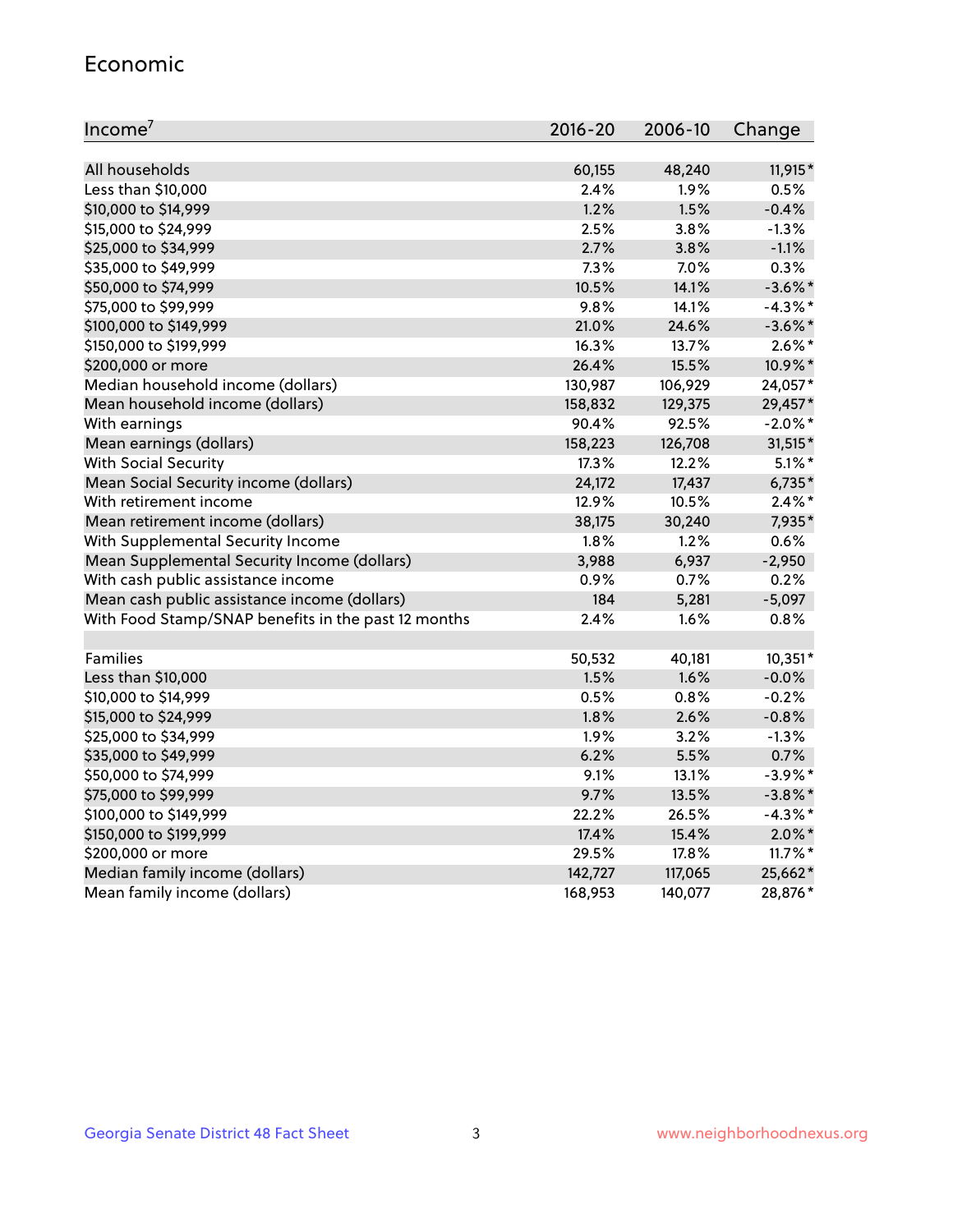## Economic, continued...

| Income, continued <sup>8</sup>                                      | 2016-20 | 2006-10       | Change             |
|---------------------------------------------------------------------|---------|---------------|--------------------|
|                                                                     |         |               |                    |
| Nonfamily households                                                | 9,623   | 8,059         | $1,564*$           |
| Median nonfamily income (dollars)                                   | 64,135  | 57,688        | $6,448*$           |
| Mean nonfamily income (dollars)                                     | 100,193 | 70,940        | 29,253*            |
|                                                                     |         |               |                    |
| Median earnings for workers (dollars)                               | 59,714  | 52,696        | 7,018*             |
| Median earnings for male full-time, year-round workers              | (X)     | 89,581        | $(X)$ <sup>+</sup> |
| (dollars)                                                           |         |               |                    |
| Median earnings for female full-time, year-round workers            | 61,808  | 53,049        | 8,759*             |
| (dollars)                                                           |         |               |                    |
|                                                                     |         |               |                    |
| Per capita income (dollars)                                         | 52,172  | 42,420        | $9,752*$           |
|                                                                     |         |               |                    |
|                                                                     |         |               |                    |
| Families and People Below Poverty Level <sup>9</sup>                | 2016-20 | 2006-10       | Change             |
| <b>All families</b>                                                 | 3.4%    | 3.7%          | $-0.3%$            |
|                                                                     | 4.0%    | 4.7%          | $-0.8%$            |
| With related children under 18 years                                | 3.5%    | 2.6%          | 0.8%               |
| With related children under 5 years only<br>Married couple families | 2.0%    | 2.2%          | $-0.1%$            |
| With related children under 18 years                                | 1.8%    | 2.8%          | $-0.9%$            |
|                                                                     | 1.8%    | 0.3%          | 1.5%               |
| With related children under 5 years only                            | 15.1%   | 16.4%         | $-1.3%$            |
| Families with female householder, no husband present                | 20.2%   | 20.0%         | 0.2%               |
| With related children under 18 years                                |         |               |                    |
| With related children under 5 years only                            | 20.1%   | 19.9%         | 0.1%               |
| All people                                                          | 4.3%    | 4.9%          | $-0.6%$            |
| Under 18 years                                                      | 4.3%    | 6.0%          | $-1.7%$            |
| Related children under 18 years                                     | 4.1%    | 5.9%          | $-1.8%$            |
| Related children under 5 years                                      | 4.2%    | 7.6%          | $-3.5%$            |
| Related children 5 to 17 years                                      | 4.1%    | 5.4%          | $-1.2%$            |
| 18 years and over                                                   | 4.3%    | 4.4%          | $-0.1%$            |
| 18 to 64 years                                                      | 4.0%    | 4.3%          | $-0.4%$            |
| 65 years and over                                                   | 6.5%    | 4.9%          | 1.6%               |
|                                                                     |         |               |                    |
| People in families<br>Unrelated individuals 15 years and over       | 3.5%    | 4.2%<br>13.1% | $-0.7%$<br>1.8%    |
|                                                                     | 14.9%   |               |                    |
|                                                                     |         |               |                    |
| Non-Hispanic white people                                           | 3.1%    | 2.3%          | $0.9\%*$           |
| Black or African-American people                                    | 7.7%    | 13.3%         | $-5.5%$            |
| Asian people                                                        | 3.1%    | 5.7%          | $-2.6%$            |
| Hispanic or Latino people                                           | 13.3%   | 17.8%         | $-4.5%$            |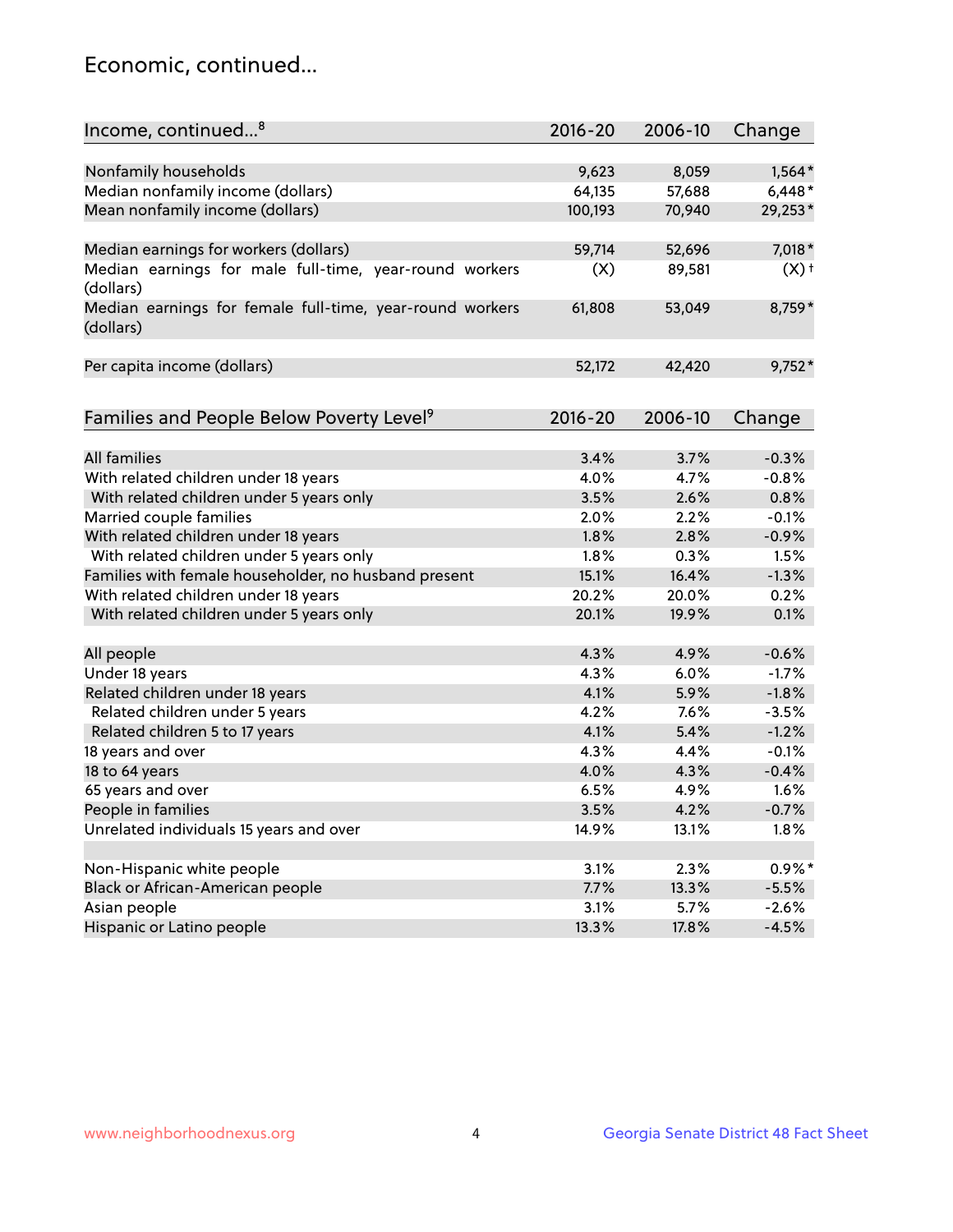## Employment

| Employment Status <sup>10</sup>                               | $2016 - 20$ | 2006-10 | Change     |
|---------------------------------------------------------------|-------------|---------|------------|
|                                                               |             |         |            |
| Population 16 years and over                                  | 140,666     | 105,521 | 35,145*    |
| In labor force                                                | 68.7%       | 71.3%   | $-2.6\%$ * |
| Civilian labor force                                          | 68.6%       | 71.2%   | $-2.6\%$ * |
| Employed                                                      | 66.1%       | 66.9%   | $-0.8%$    |
| Unemployed                                                    | 2.5%        | 4.3%    | $-1.8%$    |
| <b>Armed Forces</b>                                           | 0.1%        | 0.0%    | 0.0%       |
| Not in labor force                                            | 31.3%       | 28.7%   | $2.6\%$ *  |
| Civilian labor force                                          | 96,513      | 75,180  | 21,333*    |
| <b>Unemployment Rate</b>                                      | 3.6%        | 6.1%    | $-2.5%$    |
|                                                               |             |         |            |
| Females 16 years and over                                     | 72,674      | 54,456  | 18,218 *   |
| In labor force                                                | 59.6%       | 60.7%   | $-1.1%$    |
| Civilian labor force                                          | 59.6%       | 60.7%   | $-1.1%$    |
| Employed                                                      | 57.3%       | 56.4%   | 0.8%       |
| Own children of the householder under 6 years                 | 11,068      | 14,585  | $-3,517*$  |
| All parents in family in labor force                          | 56.4%       | 56.5%   | $-0.1%$    |
|                                                               |             |         |            |
| Own children of the householder 6 to 17 years                 | 40,999      | 33,222  | $7,777*$   |
| All parents in family in labor force                          | 63.5%       | 62.7%   | 0.8%       |
|                                                               |             |         |            |
| Industry <sup>11</sup>                                        | $2016 - 20$ | 2006-10 | Change     |
| Civilian employed population 16 years and over                | 93,028      | 70,617  | 22,411*    |
| Agriculture, forestry, fishing and hunting, and mining        | 0.1%        | 0.3%    | $-0.2%$    |
| Construction                                                  | 4.2%        | 4.4%    | $-0.2%$    |
| Manufacturing                                                 | 9.2%        | 10.2%   | $-1.0%$    |
| Wholesale trade                                               | 4.8%        | 5.8%    | $-1.1\%$ * |
| Retail trade                                                  | 10.5%       | 10.6%   | $-0.1%$    |
| Transportation and warehousing, and utilities                 | 3.4%        | 3.3%    | 0.2%       |
| Information                                                   | 4.4%        | 5.1%    | $-0.7%$    |
| Finance and insurance, and real estate and rental and leasing | 9.9%        | 11.4%   | $-1.5%$ *  |
| Professional, scientific, and management, and administrative  | 23.9%       | 20.1%   | $3.8\%$ *  |
| and waste management services                                 |             |         |            |
| Educational services, and health care and social assistance   | 16.4%       | 15.5%   | 1.0%       |
| Arts, entertainment, and recreation, and accommodation and    | 7.6%        | 7.4%    | 0.2%       |
| food services                                                 |             |         |            |
| Other services, except public administration                  | 3.7%        | 3.9%    | $-0.2%$    |
| Public administration                                         | $1.9\%$     | 2.1%    | $-0.2%$    |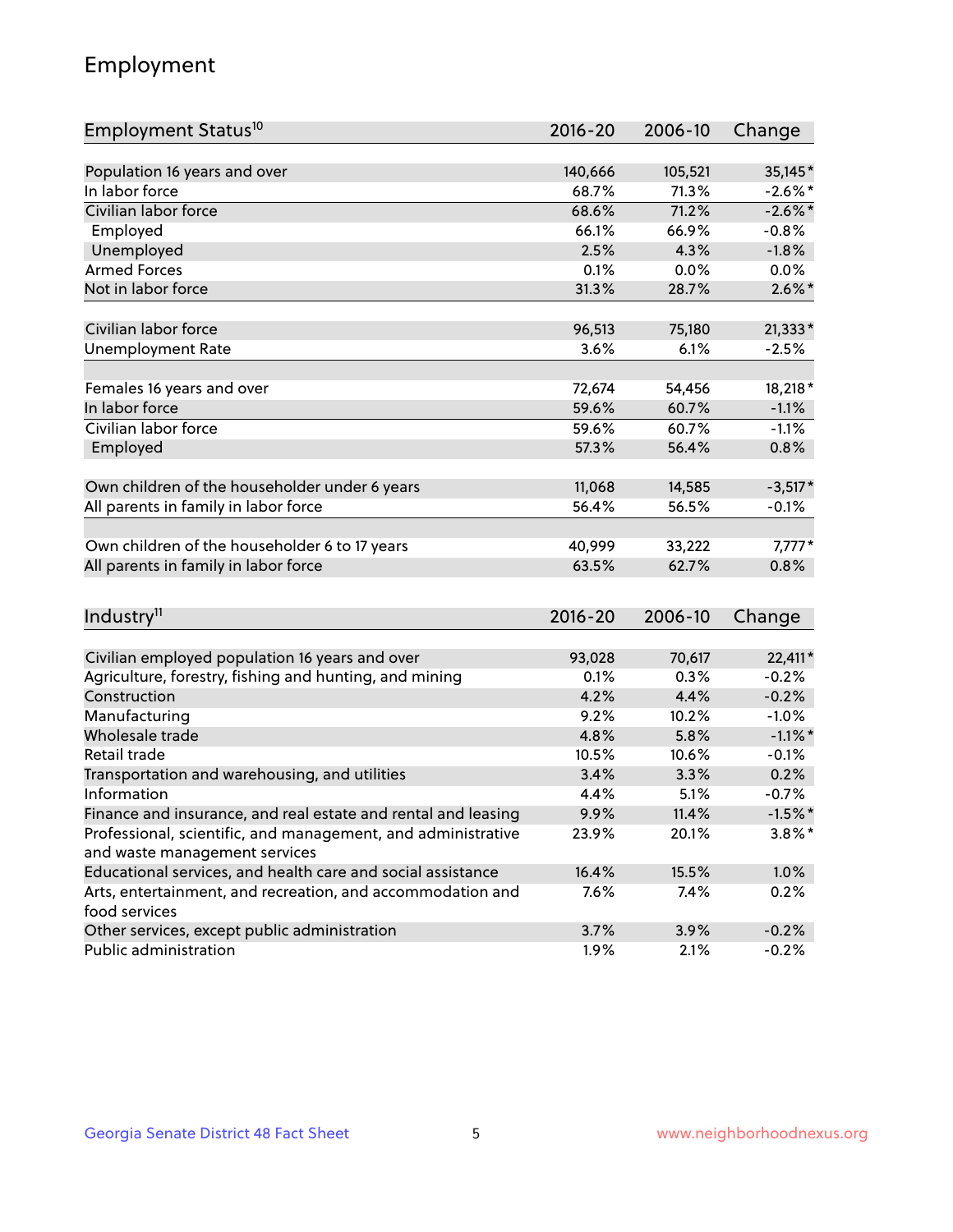## Employment, continued...

| Occupation <sup>12</sup>                                     | $2016 - 20$ | 2006-10 | Change     |
|--------------------------------------------------------------|-------------|---------|------------|
| Civilian employed population 16 years and over               | 93,028      | 70,617  | 22,411*    |
| Management, business, science, and arts occupations          | 60.1%       | 56.5%   | $3.6\%$ *  |
| Service occupations                                          | 8.7%        | 9.4%    | $-0.7%$    |
| Sales and office occupations                                 | 23.3%       | 26.3%   | $-3.0\%$ * |
| Natural<br>and<br>resources,<br>construction,<br>maintenance | 3.1%        | 3.7%    | $-0.6%$    |
| occupations                                                  |             |         |            |
| Production, transportation, and material moving occupations  | 4.9%        | 4.1%    | 0.8%       |
| Class of Worker <sup>13</sup>                                | $2016 - 20$ | 2006-10 | Change     |
|                                                              |             |         |            |
| Civilian employed population 16 years and over               | 93,028      | 70,617  | 22,411*    |
| Private wage and salary workers                              | 87.3%       | 86.0%   | 1.4%       |
| Government workers                                           | 7.0%        | 8.0%    | $-1.0%$    |
| Self-employed in own not incorporated business workers       | 5.5%        | 5.7%    | $-0.2%$    |
| Unpaid family workers                                        | 0.2%        | 0.3%    | $-0.1%$    |
| Job Flows <sup>14</sup>                                      | 2019        | 2010    | Change     |
|                                                              |             |         |            |
| Total Jobs in district                                       | 50,652      | 32,621  | 18,031     |
| Held by residents of district                                | 16.8%       | 14.4%   | 2.4%       |
| Held by non-residents of district                            | 83.2%       | 85.6%   | $-2.4%$    |
| Jobs by Industry Sector <sup>15</sup>                        | 2019        | 2010    | Change     |
| Total Jobs in district                                       | 50,652      | 32,621  | 18,031     |
| Goods Producing sectors                                      | 7.6%        | 8.5%    | $-0.9%$    |
| Trade, Transportation, and Utilities sectors                 | 20.5%       | 20.6%   | $-0.0%$    |
| All Other Services sectors                                   | 71.9%       | 71.0%   | 1.0%       |
|                                                              |             |         |            |
| Total Jobs in district held by district residents            | 8,525       | 4,696   | 3,829      |
| <b>Goods Producing sectors</b>                               | 7.1%        | 6.6%    | 0.5%       |
| Trade, Transportation, and Utilities sectors                 | 15.2%       | 14.2%   | 1.0%       |
| All Other Services sectors                                   | 77.7%       | 79.2%   | $-1.5%$    |
|                                                              |             |         |            |
| Jobs by Earnings <sup>16</sup>                               | 2019        | 2010    | Change     |
| Total Jobs in district                                       | 50,652      | 32,621  | 18,031     |
| Jobs with earnings \$1250/month or less                      | 23.5%       | 23.9%   | $-0.5%$    |
| Jobs with earnings \$1251/month to \$3333/month              | 29.8%       | 33.4%   | $-3.6%$    |
| Jobs with earnings greater than \$3333/month                 | 46.7%       | 42.6%   | 4.1%       |
|                                                              |             |         |            |
| Total Jobs in district held by district residents            | 8,525       | 4,696   | 3,829      |
| Jobs with earnings \$1250/month or less                      | 26.3%       | 25.7%   | 0.6%       |
| Jobs with earnings \$1251/month to \$3333/month              | 24.1%       | 26.3%   | $-2.1%$    |
| Jobs with earnings greater than \$3333/month                 | 49.6%       | 48.0%   | 1.5%       |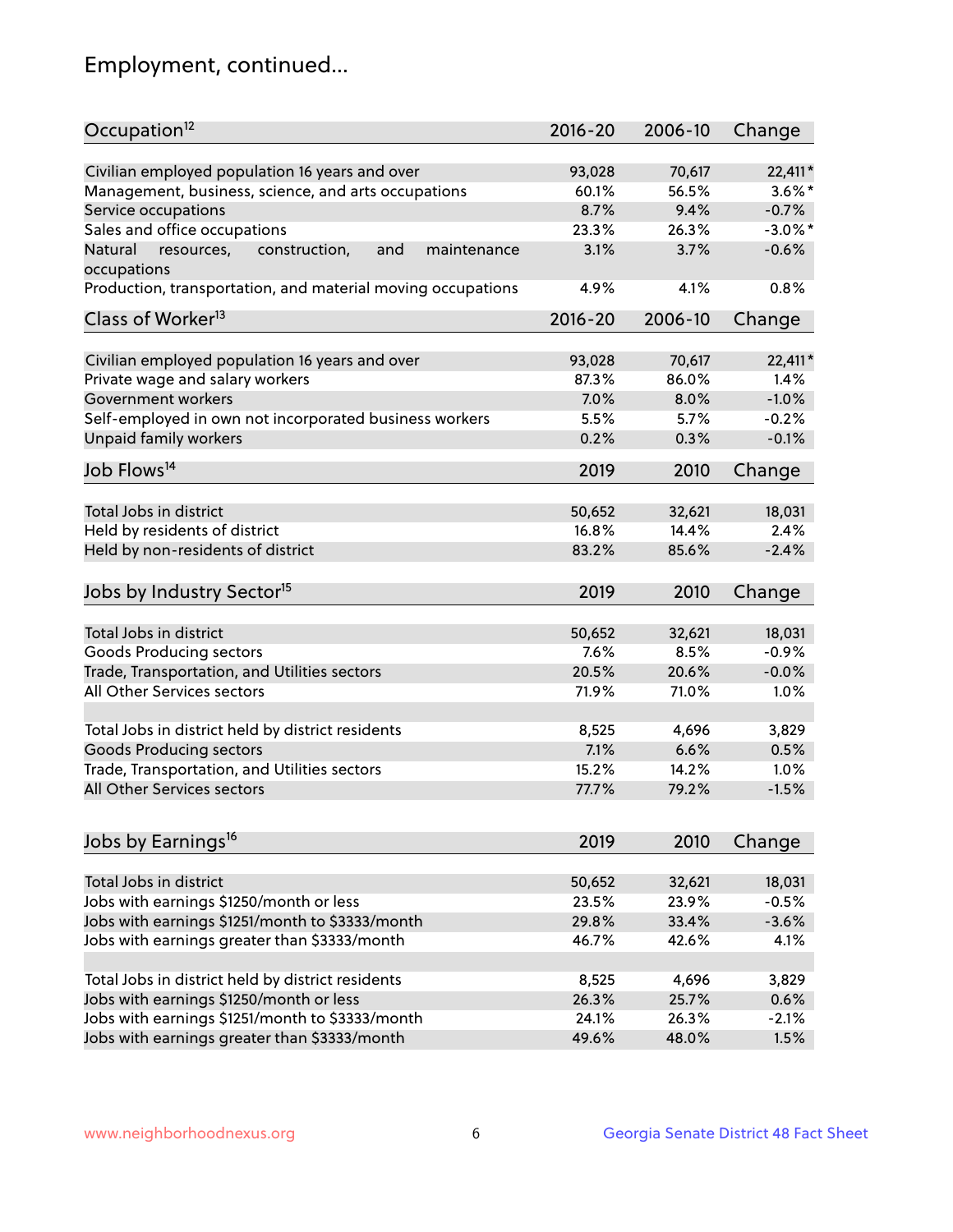## Employment, continued...

| 2019   | 2010   | Change   |
|--------|--------|----------|
|        |        |          |
| 50,652 | 32,621 | 18,031   |
| 22.5%  | 21.8%  | 0.7%     |
| 56.2%  | 63.4%  | $-7.3%$  |
| 21.4%  | 14.8%  | 6.6%     |
|        |        |          |
| 8,525  | 4.696  | 3,829    |
| 19.1%  | 18.1%  | 1.0%     |
| 57.3%  | 68.5%  | $-11.2%$ |
| 23.6%  | 13.4%  | 10.2%    |
|        |        |          |

#### Education

| School Enrollment <sup>18</sup>                | $2016 - 20$ | 2006-10 | Change     |
|------------------------------------------------|-------------|---------|------------|
|                                                |             |         |            |
| Population 3 years and over enrolled in school | 58,748      | 47,281  | $11,467*$  |
| Nursery school, preschool                      | 5.7%        | 9.6%    | $-3.9\%$ * |
| Kindergarten                                   | 4.4%        | 6.6%    | $-2.2\%$ * |
| Elementary school (grades 1-8)                 | 46.9%       | 48.0%   | $-1.0\%$   |
| High school (grades 9-12)                      | 25.4%       | 21.9%   | $3.4\%$ *  |
| College or graduate school                     | 17.6%       | 13.9%   | $3.7\%$ *  |
| Educational Attainment <sup>19</sup>           | $2016 - 20$ | 2006-10 | Change     |
|                                                |             |         |            |
| Population 25 years and over                   | 120,310     | 92,675  | 27,635*    |
| Less than 9th grade                            | 1.8%        | 1.8%    | $-0.1%$    |
| 9th to 12th grade, no diploma                  | 2.2%        | 2.9%    | $-0.7%$    |
| High school graduate (includes equivalency)    | 11.7%       | 12.8%   | $-1.1%$    |
| Some college, no degree                        | 12.7%       | 16.6%   | $-3.8\%$ * |
| Associate's degree                             | 6.3%        | $7.0\%$ | $-0.7%$    |
| Bachelor's degree                              | 38.4%       | 38.5%   | $-0.1%$    |
| Graduate or professional degree                | 26.9%       | 20.5%   | $6.5\%$ *  |
|                                                |             |         |            |
| Percent high school graduate or higher         | 96.0%       | 95.3%   | 0.7%       |
| Percent bachelor's degree or higher            | 65.3%       | 58.9%   | $6.4\%$ *  |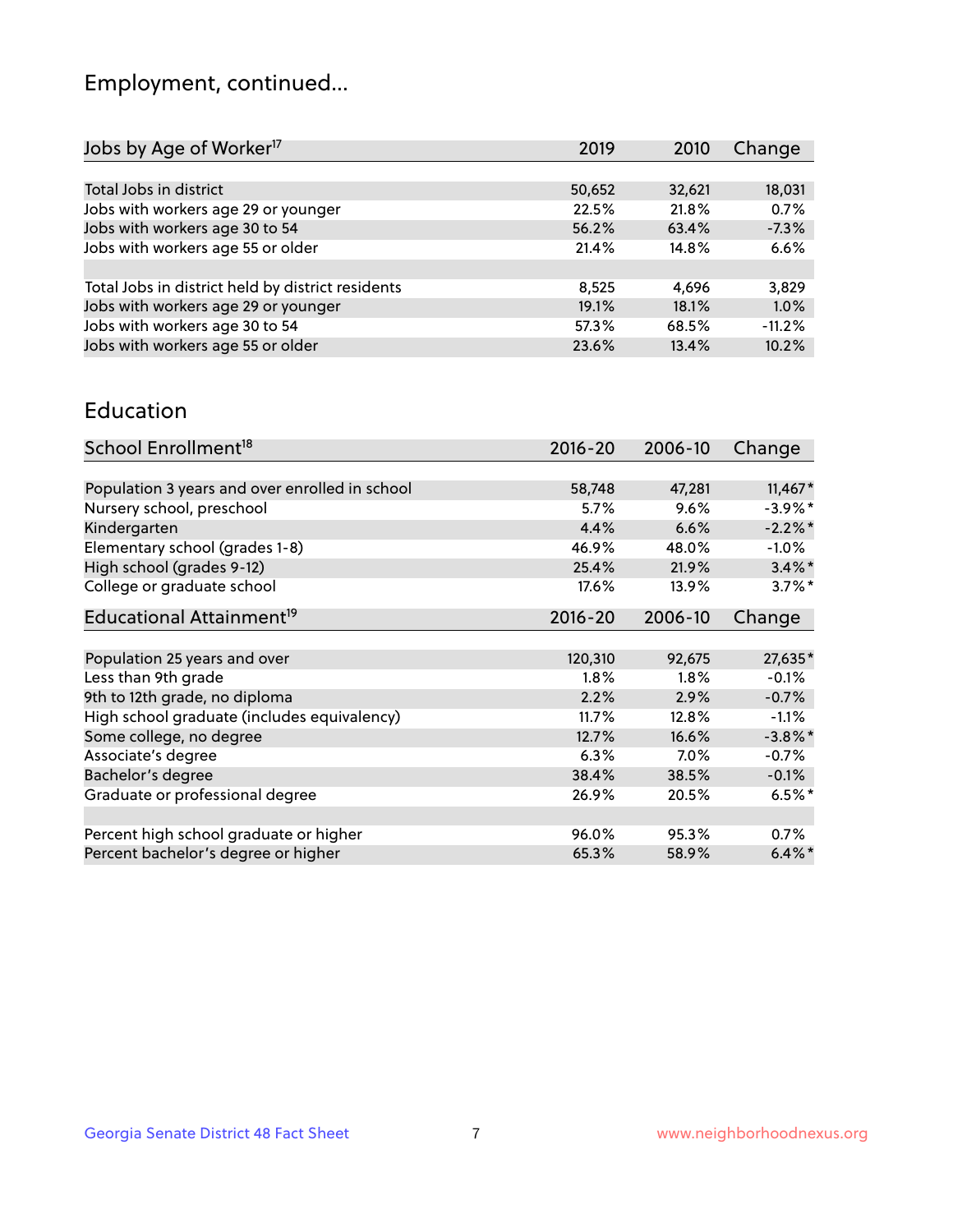## Housing

| Households by Type <sup>20</sup>                     | 2016-20     | 2006-10 | Change     |
|------------------------------------------------------|-------------|---------|------------|
|                                                      |             |         |            |
| <b>Total households</b>                              | 60,155      | 48,240  | 11,915*    |
| Family households (families)                         | 84.0%       | 83.3%   | 0.7%       |
| With own children under 18 years                     | 46.9%       | 52.6%   | $-5.7\%$ * |
| Married-couple family                                | 74.2%       | 73.1%   | 1.2%       |
| With own children of the householder under 18 years  | 41.4%       | 46.2%   | $-4.9\%$ * |
| Male householder, no wife present, family            | 2.7%        | 2.7%    | 0.0%       |
| With own children of the householder under 18 years  | 1.4%        | 1.2%    | 0.2%       |
| Female householder, no husband present, family       | 7.0%        | 7.5%    | $-0.5%$    |
| With own children of the householder under 18 years  | 4.2%        | 5.2%    | $-1.0\%$ * |
| Nonfamily households                                 | 16.0%       | 16.7%   | $-0.7%$    |
| Householder living alone                             | 13.6%       | 13.8%   | $-0.2%$    |
| 65 years and over                                    | 4.1%        | 2.9%    | $1.1\%$ *  |
|                                                      |             |         |            |
| Households with one or more people under 18 years    | 48.5%       | 53.8%   | $-5.4\%$ * |
| Households with one or more people 65 years and over | 19.2%       | 12.0%   | $7.2\%$ *  |
|                                                      |             |         |            |
| Average household size                               | 3.09        | 3.07    | 0.02       |
| Average family size                                  | 3.42        | 3.41    | 0.01       |
|                                                      |             |         |            |
| Housing Occupancy <sup>21</sup>                      | $2016 - 20$ | 2006-10 | Change     |
|                                                      |             |         |            |
| Total housing units                                  | 62,372      | 51,083  | 11,290*    |
| Occupied housing units                               | 96.4%       | 94.4%   | $2.0\%$ *  |
| Vacant housing units                                 | 3.6%        | 5.6%    | $-2.0\%$ * |
|                                                      |             |         |            |
| Homeowner vacancy rate                               | 0.8         | 3.2     | $-2.3*$    |
| Rental vacancy rate                                  | 6.6         | 9.0     | $-2.4$     |
|                                                      |             |         |            |
| Units in Structure <sup>22</sup>                     | $2016 - 20$ | 2006-10 | Change     |
|                                                      |             |         |            |
| Total housing units                                  | 62,372      | 51,083  | $11,290*$  |
| 1-unit, detached                                     | 82.8%       | 83.4%   | $-0.6%$    |
| 1-unit, attached                                     | 4.7%        | 4.3%    | 0.4%       |
| 2 units                                              | 0.1%        | 0.3%    | $-0.2%$    |
| 3 or 4 units                                         | 0.8%        | 0.4%    | 0.4%       |
| 5 to 9 units                                         | 1.7%        | 1.7%    | 0.1%       |
| 10 to 19 units                                       | 3.9%        | 5.2%    | $-1.3%$    |
| 20 or more units                                     | 4.9%        | 3.4%    | 1.5%       |
| Mobile home                                          | 1.2%        | 1.3%    | $-0.2%$    |
| Boat, RV, van, etc.                                  | 0.0%        | 0.0%    | 0.0%       |
|                                                      |             |         |            |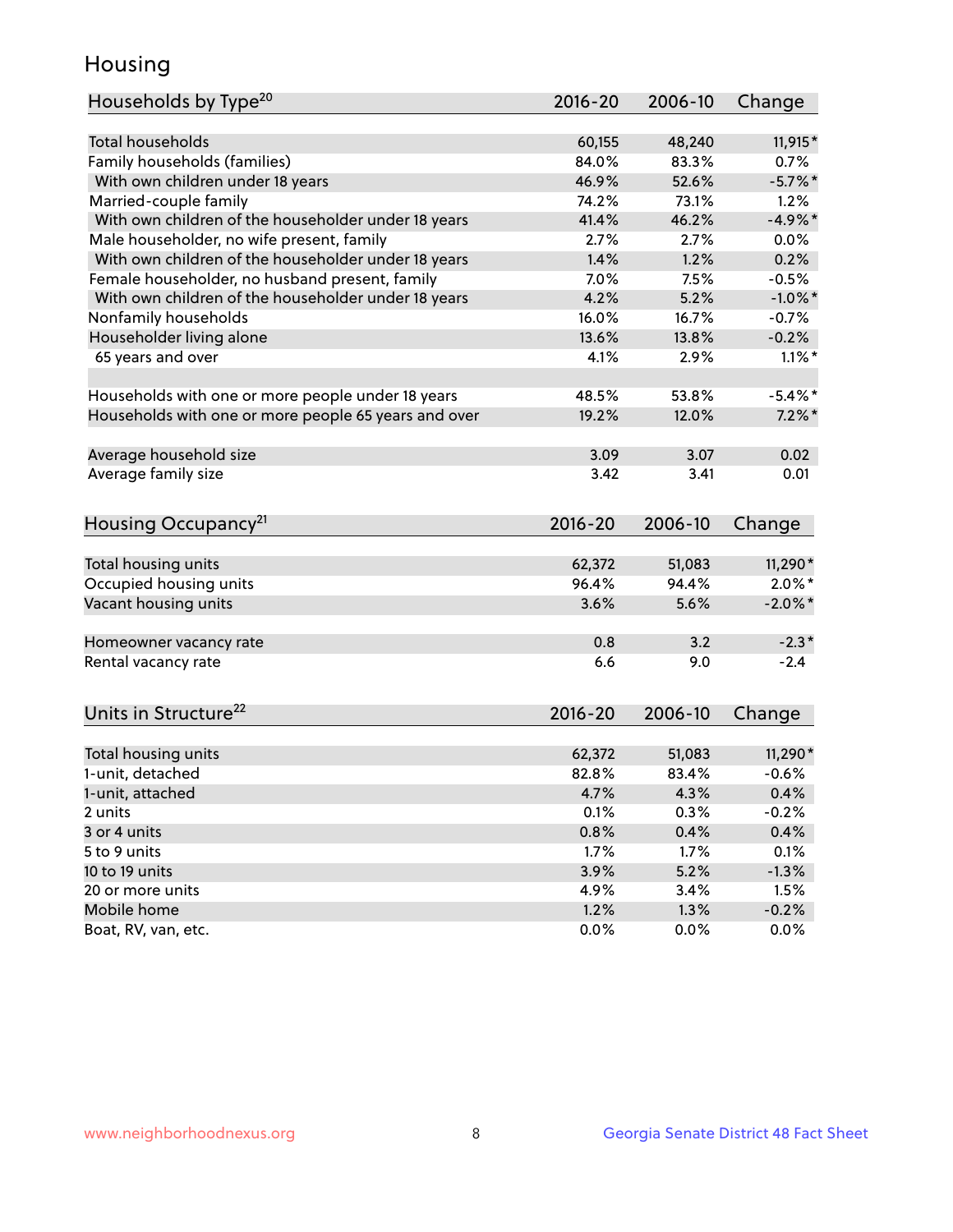## Housing, Continued...

| Year Structure Built <sup>23</sup>             | 2016-20     | 2006-10 | Change      |
|------------------------------------------------|-------------|---------|-------------|
| Total housing units                            | 62,372      | 51,083  | 11,290*     |
| Built 2014 or later                            | 7.7%        | (X)     | (X)         |
| Built 2010 to 2013                             | 6.3%        | (X)     | (X)         |
| Built 2000 to 2009                             | 28.8%       | 34.1%   | $-5.3%$ *   |
| Built 1990 to 1999                             | 41.2%       | 48.7%   | $-7.5%$ *   |
| Built 1980 to 1989                             | 12.7%       | 13.1%   | $-0.4%$     |
| Built 1970 to 1979                             | 1.9%        | 1.8%    | 0.1%        |
| Built 1960 to 1969                             | 0.6%        | 1.2%    | $-0.6%$     |
| Built 1950 to 1959                             | 0.5%        | 0.4%    | 0.1%        |
| Built 1940 to 1949                             | 0.0%        | 0.3%    | $-0.3%$     |
| Built 1939 or earlier                          | 0.2%        | 0.4%    | $-0.2%$     |
| Housing Tenure <sup>24</sup>                   | $2016 - 20$ | 2006-10 | Change      |
|                                                |             |         |             |
| Occupied housing units                         | 60,155      | 48,240  | 11,915*     |
| Owner-occupied                                 | 81.7%       | 84.6%   | $-2.8\%$ *  |
| Renter-occupied                                | 18.3%       | 15.4%   | $2.8\%$ *   |
| Average household size of owner-occupied unit  | 3.18        | 3.17    | 0.02        |
| Average household size of renter-occupied unit | 2.70        | 2.57    | 0.12        |
| Residence 1 Year Ago <sup>25</sup>             | $2016 - 20$ | 2006-10 | Change      |
| Population 1 year and over                     | 184,927     | 146,866 | 38,061*     |
| Same house                                     | 87.5%       | 87.4%   | 0.2%        |
| Different house in the U.S.                    | 11.3%       | 11.6%   | $-0.3%$     |
| Same county                                    | 4.9%        | 4.3%    | 0.6%        |
| Different county                               | 6.4%        | 7.3%    | $-0.9%$     |
| Same state                                     | 3.7%        | 3.6%    | 0.1%        |
| Different state                                | 2.7%        | 3.7%    | $-1.0\%$ *  |
| Abroad                                         | 1.2%        | 1.0%    | 0.1%        |
| Value of Housing Unit <sup>26</sup>            | $2016 - 20$ | 2006-10 | Change      |
| Owner-occupied units                           | 49,164      | 40,793  | 8,371*      |
| Less than \$50,000                             | 0.9%        | 1.2%    | $-0.3%$     |
| \$50,000 to \$99,999                           | 0.7%        | 0.7%    | $-0.0%$     |
| \$100,000 to \$149,999                         | 1.3%        | 2.7%    | $-1.4%$     |
| \$150,000 to \$199,999                         | 3.8%        | 8.5%    | $-4.7%$ *   |
| \$200,000 to \$299,999                         | 13.9%       | 26.2%   | $-12.3\%$ * |
| \$300,000 to \$499,999                         | 47.4%       | 38.4%   | $9.0\%$ *   |
| \$500,000 to \$999,999                         | 29.3%       | 19.6%   | $9.7\%$ *   |
| \$1,000,000 or more                            | 2.7%        | 2.7%    | 0.1%        |
| Median (dollars)                               | 422,073     | 346,163 | 75,909*     |
| Mortgage Status <sup>27</sup>                  | $2016 - 20$ | 2006-10 | Change      |
| Owner-occupied units                           | 49,164      | 40,793  | 8,371*      |
| Housing units with a mortgage                  | 78.8%       | 88.3%   | $-9.5%$ *   |
| Housing units without a mortgage               | 21.2%       | 11.7%   | $9.5%$ *    |
|                                                |             |         |             |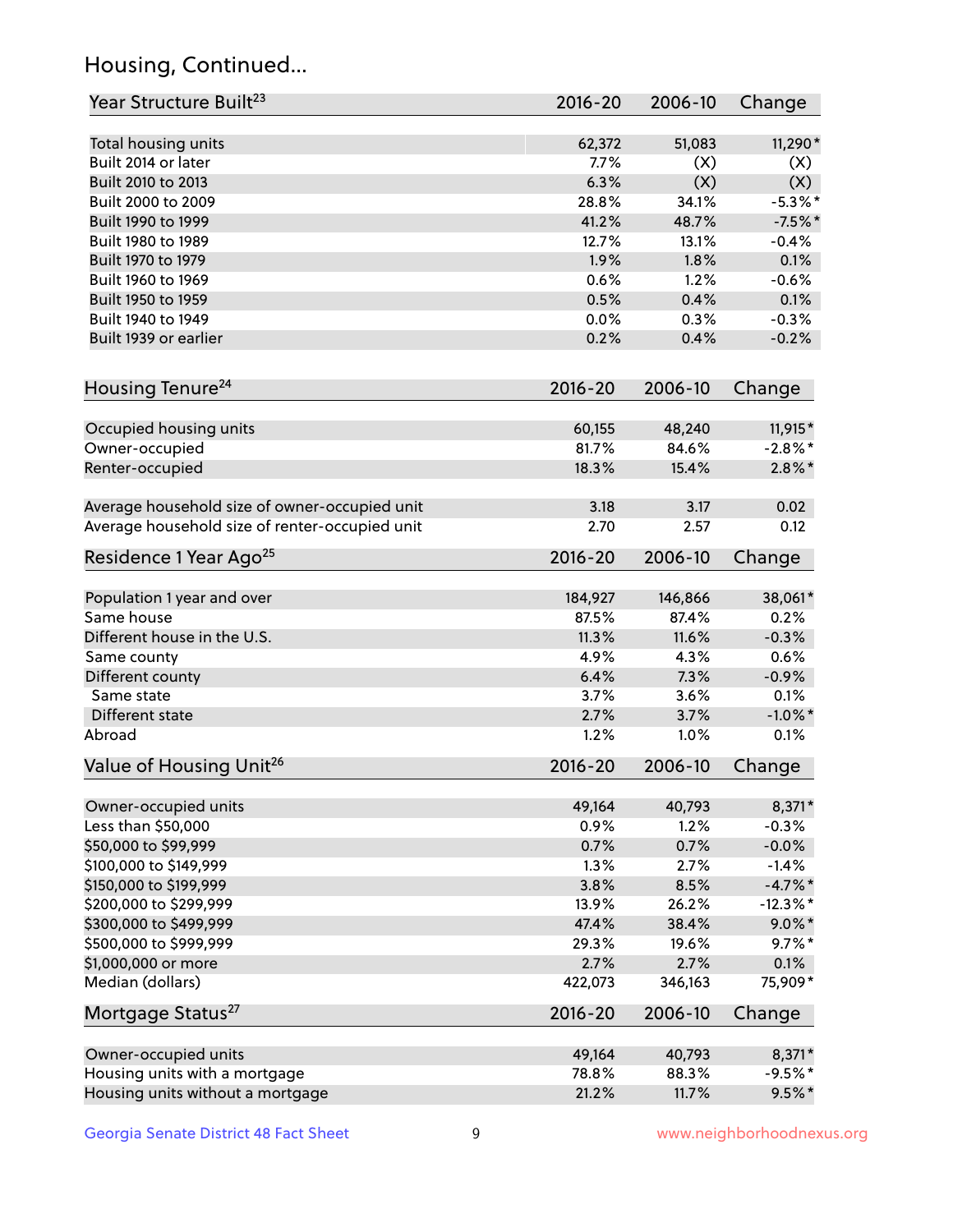## Housing, Continued...

| Selected Monthly Owner Costs <sup>28</sup>                                            | 2016-20     | 2006-10 | Change     |
|---------------------------------------------------------------------------------------|-------------|---------|------------|
| Housing units with a mortgage                                                         | 38,757      | 36,016  | $2,741*$   |
| Less than \$300                                                                       | 0.3%        | 0.0%    | 0.2%       |
| \$300 to \$499                                                                        | 0.1%        | 0.2%    | $-0.1%$    |
| \$500 to \$999                                                                        | 2.6%        | 3.6%    | $-1.0%$    |
| \$1,000 to \$1,499                                                                    | 10.3%       | 11.0%   | $-0.7%$    |
| \$1,500 to \$1,999                                                                    | 20.5%       | 25.9%   | $-5.4\%$ * |
| \$2,000 to \$2,999                                                                    | 41.4%       | 36.5%   | 4.9%*      |
| \$3,000 or more                                                                       | 24.9%       | 22.9%   | $2.0\%$ *  |
| Median (dollars)                                                                      | 2,345       | 2,234   | $111*$     |
| Housing units without a mortgage                                                      | 10,407      | 4,777   | $5,631*$   |
| Less than \$150                                                                       | 0.1%        | 0.7%    | $-0.6%$    |
| \$150 to \$249                                                                        | 2.5%        | 5.1%    | $-2.6%$    |
| \$250 to \$349                                                                        | 5.9%        | 7.0%    | $-1.1%$    |
| \$350 to \$499                                                                        | 15.1%       | 20.3%   | $-5.2%$    |
| \$500 to \$699                                                                        | 24.4%       | 22.1%   | 2.3%       |
| \$700 or more                                                                         | 52.0%       | 44.7%   | 7.2%       |
| Median (dollars)                                                                      | 716         | 643     | $73*$      |
| Selected Monthly Owner Costs as a Percentage of<br>Household Income <sup>29</sup>     | $2016 - 20$ | 2006-10 | Change     |
| Housing units with a mortgage (excluding units where<br>SMOCAPI cannot be computed)   | 38,538      | 35,820  | $2,718*$   |
| Less than 20.0 percent                                                                | 54.6%       | 38.8%   | 15.8%*     |
| 20.0 to 24.9 percent                                                                  | 16.1%       | 16.2%   | $-0.1%$    |
| 25.0 to 29.9 percent                                                                  | 9.2%        | 12.6%   | $-3.4\%$ * |
| 30.0 to 34.9 percent                                                                  | 5.5%        | 9.8%    | $-4.3\%$ * |
| 35.0 percent or more                                                                  | 14.5%       | 22.6%   | $-8.1\%$ * |
| Not computed                                                                          | 219         | 196     | 23         |
| Housing unit without a mortgage (excluding units where<br>SMOCAPI cannot be computed) | 10,150      | 4,715   | $5,434*$   |
| Less than 10.0 percent                                                                | 61.0%       | 55.0%   | 6.0%       |
| 10.0 to 14.9 percent                                                                  | 14.7%       | 18.5%   | $-3.8%$    |
| 15.0 to 19.9 percent                                                                  | 5.4%        | 7.3%    | $-1.9%$    |
| 20.0 to 24.9 percent                                                                  | 7.5%        | 4.7%    | 2.8%       |
| 25.0 to 29.9 percent                                                                  | 2.0%        | 4.2%    | $-2.2%$    |
| 30.0 to 34.9 percent                                                                  | 1.9%        | 1.7%    | 0.2%       |
| 35.0 percent or more                                                                  | 7.5%        | 8.6%    | $-1.1%$    |
| Not computed                                                                          | 258         | 61      | 196        |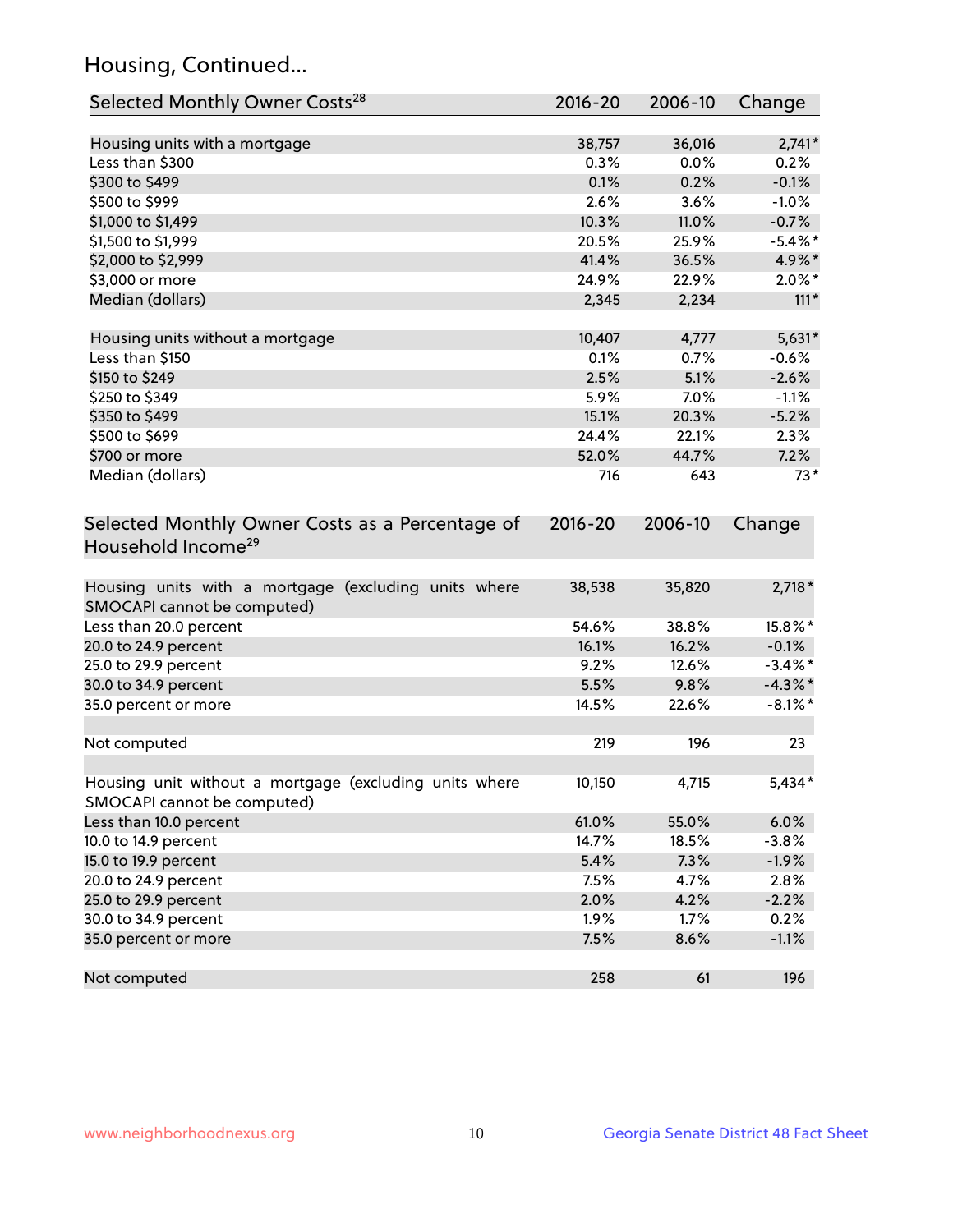## Housing, Continued...

| Gross Rent <sup>30</sup>   | 2016-20 | 2006-10 | Change      |
|----------------------------|---------|---------|-------------|
|                            |         |         |             |
| Occupied units paying rent | 10,674  | 7,333   | $3,342*$    |
| Less than \$200            | $0.0\%$ | 0.0%    | 0.0%        |
| \$200 to \$499             | 1.1%    | 1.3%    | $-0.2%$     |
| \$500 to \$749             | 2.2%    | 1.7%    | 0.5%        |
| \$750 to \$999             | 3.6%    | 29.6%   | $-26.1\%$ * |
| \$1,000 to \$1,499         | 28.9%   | 46.7%   | $-17.7\%$ * |
| \$1,500 to \$1,999         | 41.6%   | 14.5%   | 27.1%*      |
| \$2,000 or more            | 22.6%   | 6.3%    | $16.3\%$ *  |
| Median (dollars)           | 1,670   | 1,378   | $292*$      |
|                            |         |         |             |
| No rent paid               | 316     | 114     | 202         |
|                            |         |         |             |

| Gross Rent as a Percentage of Household Income <sup>31</sup>                   | $2016 - 20$ | 2006-10  | Change   |
|--------------------------------------------------------------------------------|-------------|----------|----------|
|                                                                                |             |          |          |
| Occupied units paying rent (excluding units where GRAPI<br>cannot be computed) | 10,578      | 7,231    | $3,346*$ |
| Less than 15.0 percent                                                         | 15.4%       | $17.6\%$ | $-2.2%$  |
| 15.0 to 19.9 percent                                                           | 16.6%       | 15.1%    | 1.6%     |
| 20.0 to 24.9 percent                                                           | 12.0%       | $17.8\%$ | $-5.8%$  |
| 25.0 to 29.9 percent                                                           | 10.4%       | 13.4%    | $-3.0%$  |
| 30.0 to 34.9 percent                                                           | 8.1%        | $7.9\%$  | 0.2%     |
| 35.0 percent or more                                                           | 37.4%       | 28.2%    | 9.2%     |
|                                                                                |             |          |          |
| Not computed                                                                   | 413         | 215      | 198      |

## Transportation

| Commuting to Work <sup>32</sup>           | 2016-20 | 2006-10 | Change    |
|-------------------------------------------|---------|---------|-----------|
|                                           |         |         |           |
| Workers 16 years and over                 | 91,645  | 69,613  | 22,032*   |
| Car, truck, or van - drove alone          | 71.2%   | 79.0%   | $-7.8%$   |
| Car, truck, or van - carpooled            | 7.8%    | 7.6%    | 0.1%      |
| Public transportation (excluding taxicab) | 1.1%    | 0.7%    | 0.5%      |
| Walked                                    | 0.4%    | 0.9%    | $-0.5%$   |
| Other means                               | $1.0\%$ | $0.9\%$ | 0.1%      |
| Worked at home                            | 18.5%   | 10.9%   | $7.7\%$ * |
|                                           |         |         |           |
| Mean travel time to work (minutes)        | 33.7    | 30.9    | $2.8*$    |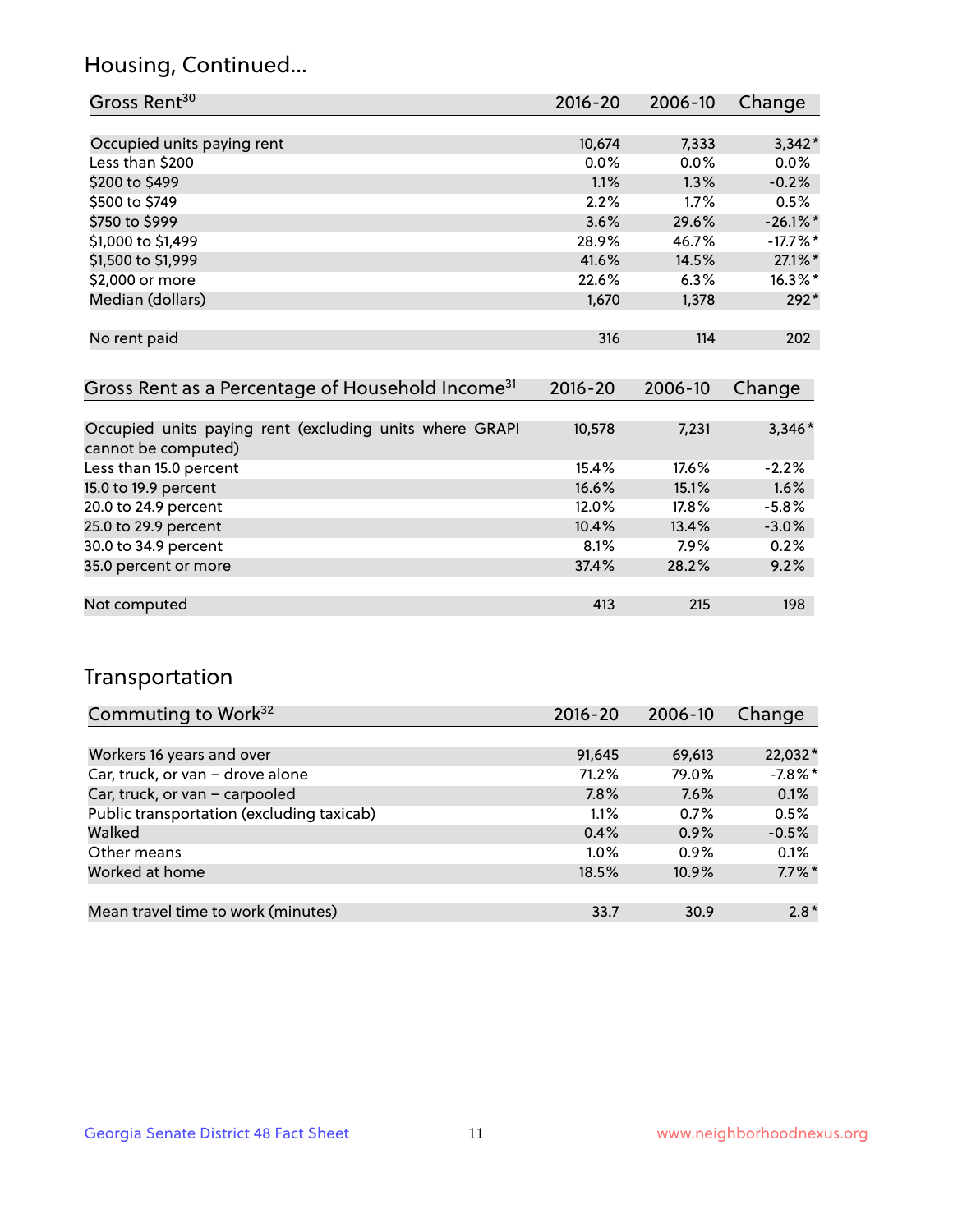## Transportation, Continued...

| Vehicles Available <sup>33</sup> | $2016 - 20$ | 2006-10 | Change     |
|----------------------------------|-------------|---------|------------|
|                                  |             |         |            |
| Occupied housing units           | 60,155      | 48,240  | $11.915*$  |
| No vehicles available            | $1.3\%$     | 1.4%    | $-0.0%$    |
| 1 vehicle available              | 20.9%       | 20.4%   | 0.5%       |
| 2 vehicles available             | 50.2%       | 54.9%   | $-4.7\%$ * |
| 3 or more vehicles available     | 27.5%       | 23.3%   | $4.2\%$ *  |

#### Health

| Health Insurance coverage <sup>34</sup>                 | 2016-20 |
|---------------------------------------------------------|---------|
|                                                         |         |
| Civilian Noninstitutionalized Population                | 186,056 |
| With health insurance coverage                          | 93.2%   |
| With private health insurance coverage                  | 85.5%   |
| With public health coverage                             | 13.7%   |
| No health insurance coverage                            | 6.8%    |
| Civilian Noninstitutionalized Population Under 19 years | 55,812  |
| No health insurance coverage                            | 5.4%    |
| Civilian Noninstitutionalized Population 19 to 64 years | 112,575 |
| In labor force:                                         | 89,231  |
| Employed:                                               | 86,258  |
| With health insurance coverage                          | 93.5%   |
| With private health insurance coverage                  | 92.6%   |
| With public coverage                                    | 1.8%    |
| No health insurance coverage                            | 6.5%    |
| Unemployed:                                             | 2,973   |
| With health insurance coverage                          | 83.9%   |
| With private health insurance coverage                  | 82.3%   |
| With public coverage                                    | 3.7%    |
| No health insurance coverage                            | 16.1%   |
| Not in labor force:                                     | 23,344  |
| With health insurance coverage                          | 85.7%   |
| With private health insurance coverage                  | 81.1%   |
| With public coverage                                    | 8.3%    |
| No health insurance coverage                            | 14.3%   |